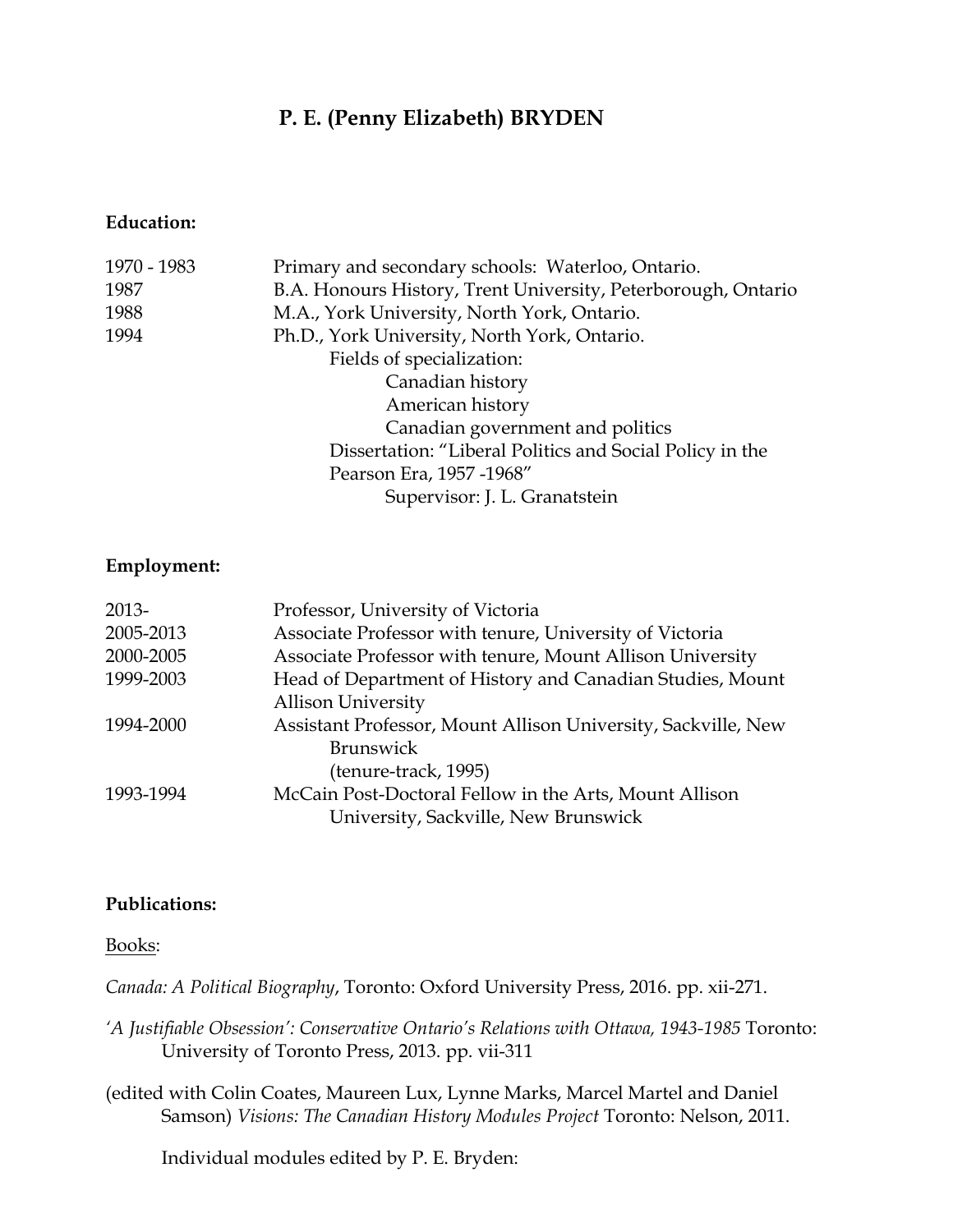- *Confederation: What Kind of Country Are We To Have?* (pp. 1-48);
- *The Great War: Leaders, Followers and Record-Keepers* (pp. 1-48);
- *Protest, Parties and Politics Between the Wars, 1919-1939* (pp. 1-48)
- *The Great Depression in Canada: How Did People Cope?* (pp. 1-48)
- *Constitutional Negotiations in Late 20th Century Canada: Will We Survive?* (pp. 1-48)

(edited with Dimitry Anastakis) *Framing Canadian Federalism* Toronto: University of Toronto Press, 2009.

- (edited with Michael J. Tucker and Raymond B. Blake) *Canada and the New World Order: Facing the New Millennium* Toronto: Irwin Publishers, 2000.
- *Planners and Politicians: Liberal Politics and Social Policy, 1957-1968*, Kingston and Montreal: McGill-Queen's University Press, 1997. pp. ix-233.
- (edited with Raymond B. Blake and J. Frank Strain) *The Welfare State in Canada: Past, Present and Future*, Toronto: Irwin Publishers, 1997.

Articles and Chapters in Books: (\* indicates a refereed publication)

- 1. "Equalization and the Fiscal Side of Universality" in *Universality and Social Policy in Canada*, Daniel Beland, Gregory P. Marchildon and Michael J. Prince, eds. Toronto: University of Toronto Press, forthcoming.
- 2. "Leslie Miscampbell Frost" in *The Premiers of Ontario* (Ottawa: New Federation House, 2016) pp. 61-64
- 3. \*"The Rise of Spectator Constitutionalism" in *Patriation and its Aftermath: Politics, Federalism and the Constitution in Canada* Lois Harder and Steve Patten, eds. (Vancouver: UBC Press, 2015) pp. 93-112.
- 4. \*"'Pooling our Resources': Equalization and the Origins of Regional Universality, 1937-1957" *Canadian Public Administration* vol. 57 no. 3 (September 2014) pp. 401- 418.
- 5. "Ontario" *Canadian Annual Review for 2012* Toronto: University of Toronto Press, forthcoming
- 6. (edited and introduced with Matt James) "History Under Harper: A Forum," *Labour/Le Travail* vol. 73 (spring 2014) pp. 195-237.
- 7. "Intersecting and Edging Around Victoria" *Bulletin of the Canadian Historical Association* vol. 39 no. 2 (2013) pp. 19-20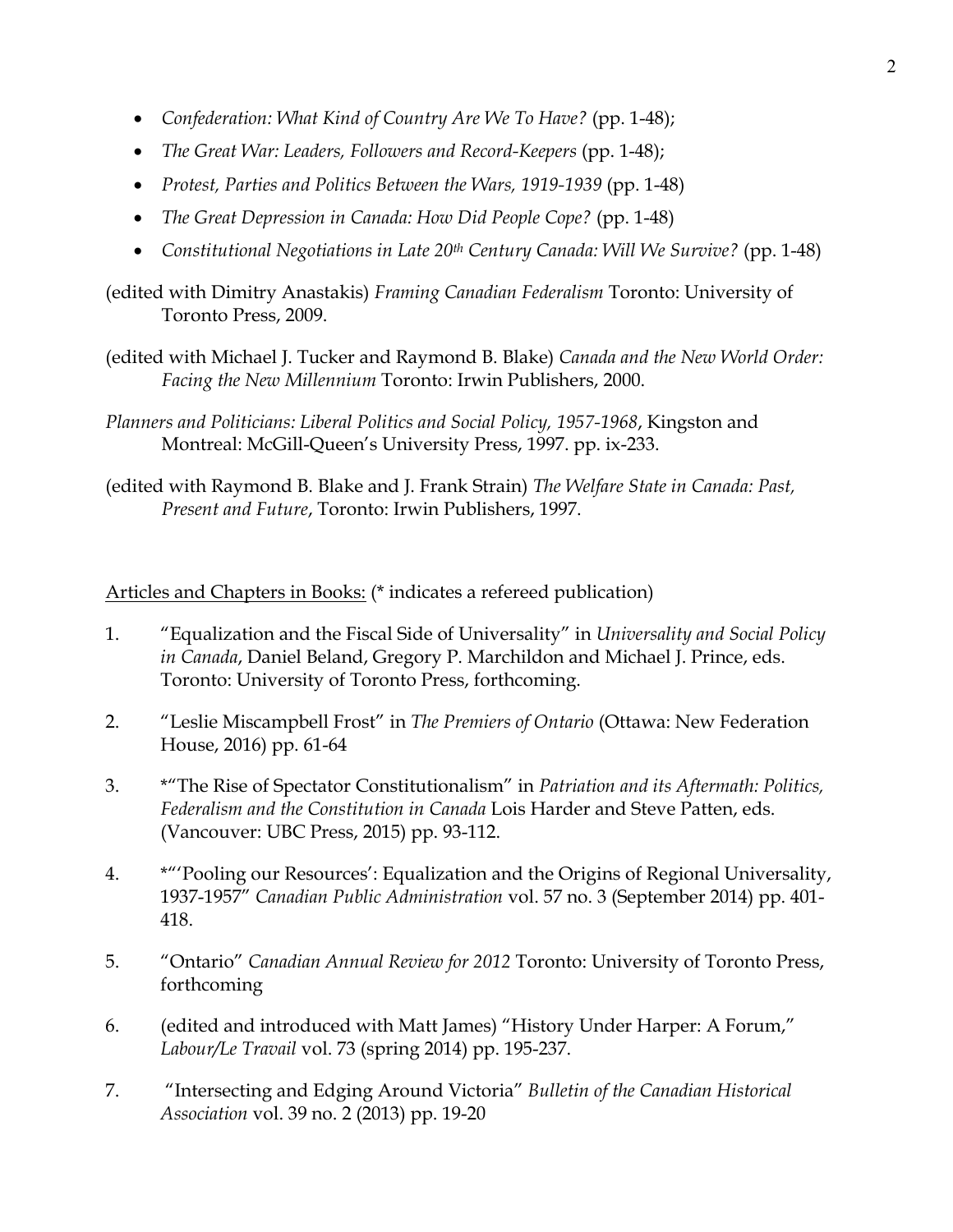- 8. \*"Ontario Exceptionalism: Old Ideas in the New Ontario," *Canada: The State of the Federation, 2010* (Kingston: Institute for Intergovernmental Relations, 2013) pp. 33-47.
- *9.* "2013 CHA Annual Meeting" *Bulletin of the Canadian Historical Association* vol. 39 no. 1 (2013) pp. 13-14
- 10. "Update on the Canadian Historical Association Annual Meeting" *Bulletin of the Canadian Historical Association* vol. 38 no. 3 (2012) pp. 20-21.
- 11. \*"Intergovernmental Guardians in the 1960s: Finance's Role in Setting the National Agenda," in *The Guardian: Perspectives on the Ontario Ministry of Finance*  Patrice Dutil, ed. (Toronto: University of Toronto Press, 2011) pp. 109-130.
- 12. \*"The Other Battle: The Achievement of National Medicare," *Canadian Bulletin of Medical History* 26:2 (2009), pp. 75-92.
	- reprinted in *Making Medicare: New Perspectives on the History of Medicare in Canada* (Toronto: University of Toronto Press, 2012), pp. 71-88.
- 13. \*"The Obligations of Federalism: Ontario and the Origins of Equalization," in *Framing Canadian Federalism* Dimitry Anastakis and P. E. Bryden, eds. (Toronto: University of Toronto Press, 2009) pp. 75-94.
- 14. \*(with Dimitry Anastakis) "Introduction," in *Framing Canadian Federalism* Dimitry Anastakis and P. E. Bryden, eds. (Toronto, University of Toronto Press, 2009) pp. 3-14.
- 15. \*"The Limits of National Policy: Integrating Regional Development into the National Agenda" *American Review of Canadian Studies* vol. 37 no. 4 (winter 2007) pp. 475-491.
- 16. \*"The Constitutional Dialogue Between Provincial and Federal Governments: Ontario Opens the Conversation" *Supreme Court Law Review* 2nd series, vol. 36 (2007) pp. 31-50.
	- reprinted in *A Living Tree: The Legacy of 1982 in Canada's Political Evolution* Graeme Mitchell, Ian Peach, David E. Smith and John Donaldson Whyte, eds. Toronto: LexisNexis, 2007.
- 17. \*"Brian Mulroney and Intergovernmental Relations: The Limits of Collaborative Federalism," in *Transforming the Nation: Brian Mulroney and Canada* Raymond B. Blake, ed. (Montreal and Kingston: McGill-Queen's University Press, 2007) pp. 205-225.
- 18. \*"Ontario's Agenda in Post-Imperial Constitutional Negotiations, 1949-1968," in *Canada at the End of Empire*, Phillip Buckner, ed. (Vancouver: University of British Columbia Press, 2005) pp. 216-231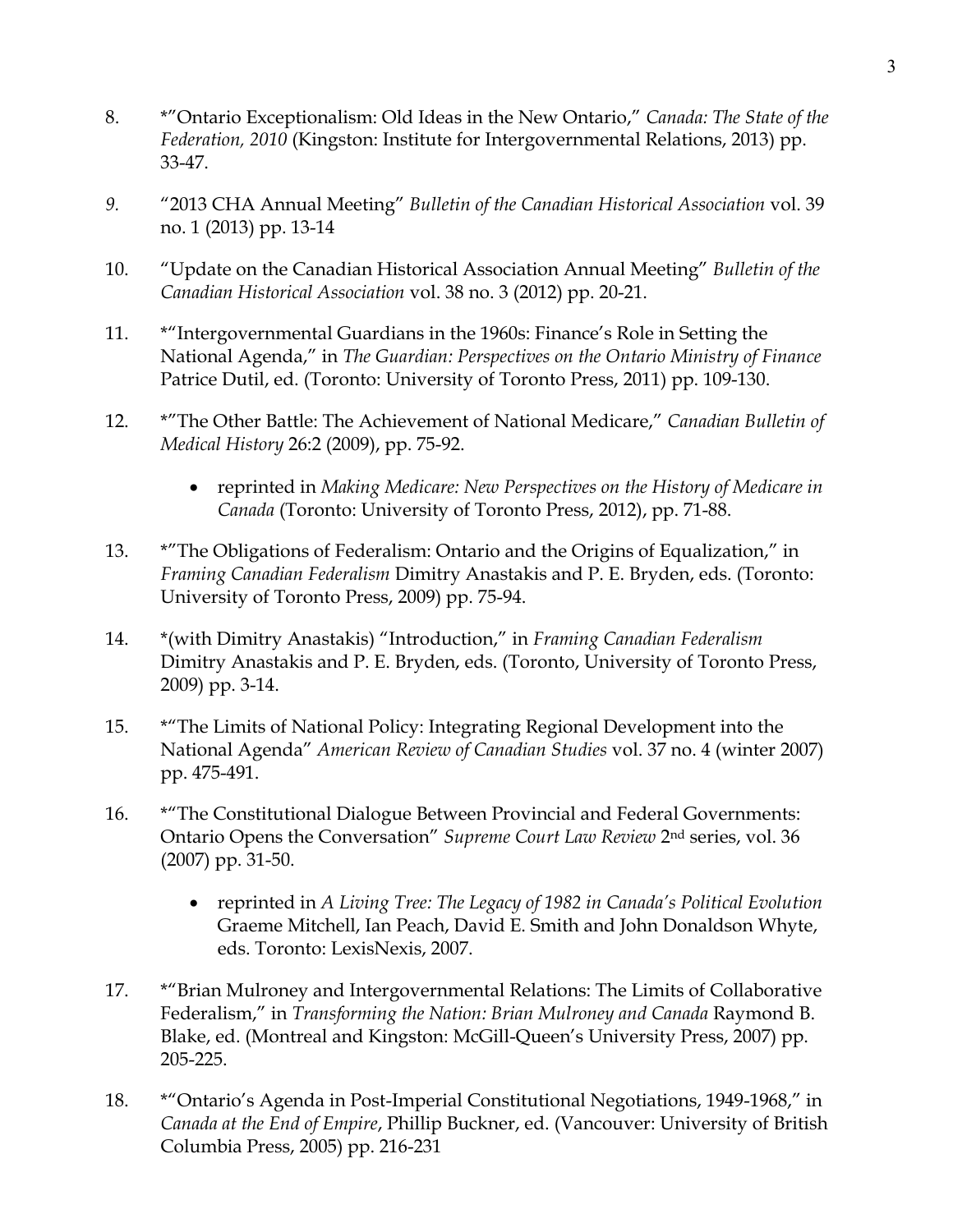- 19. "Lessons from the Big Blue Machine: Ontario-Ottawa Relations, 1945-1985," *Constructing Tomorrow's Federalism* (Saskatchewan Institute of Public Policy/ Centre for Research and Information on Canada, 2004) pp. 8-9.
- 20. \*"Beyond the Green Book: Ontario's Approach to Intergovernmental Negotiations, 1945-1955," in *Cultures of Citizenship in Post-war Canada, 1940-1955*, Nancy Christie and Michael Gauvreau, eds. (Montreal and Kingston: McGill-Queen's University Press, 2003) pp. 133-162.
- 21. "Giving the Past a Future: Undergraduate History in the 21st Century," in *Canadian Issues/ Themes Canadien* October/ November 2001 pp. 30-32
- 22. \*"Ontario, 1850 to the Present" in *Canada, Confederation to Present CD Rom* Bob Hesketh, project coordinator, (Edmonton: Chinook Multimedia, 2001) 79 screens
- 23. \*"The Ontario-Quebec Axis: Postwar Strategies in Intergovernmental Negotiations," in *Ontario Since Confederation: A Reader* Edgar-André Montigny and Lori Chambers, eds. (Toronto: University of Toronto Press, 2000) pp. 381-408.
- 24. \*"Prescience, Prudence and Procrastination: National Social Policies in the Pearson Era," in *Pearson: The Unlikely Gladiator* Norman Hillmer, ed. (Kingston and Montreal: McGill-Queen's University Press, 1999) pp. 92-103 + endnotes
- 25. \*"Money and Politics: Relations Between Ontario and Ottawa in the Diefenbaker Years," in *The Diefenbaker Legacy: Canadian Politics, Law and Society Since 1957* D. C. Story and R. Bruce Shepard, eds. (Regina: Canadian Plains Research Centre, 1998) pp. 123-135 + endnotes
- 26. "The Liberal Party of Canada: Organizing for Social Reform, 1957-1966," in *Canada at the Crossroads: The Critical 1960s*, Gustav Schmidt and J. L. Granatstein, eds. (Bochum: Brockmeyer Verlag, 1994) pp. 25-47.
- 27. (with Dean F. Oliver), "Canada/Sweden: Welfare States in Trouble," in *Welfare States in Trouble: Historical Perspectives on Canada and Sweden*, S. Akerman and J. L. Granatstein, eds. (Toronto: Sweden-Canada Academic Foundation, 1994 and Uppsala: The Swedish Institute for North American Studies, 1994)
- 28. Historical introductions in Mary Ann McColl et. al., *The Theoretical Basis of Occupation: An Annotated Bibliography of Applied Theory in the Professional Literature*, New Jersey: SLACK Inc., 1993. Second edition, 2003.

## Dictionary and Encyclopedia Entries

"Liberal Party" in *Encyclopedia of the Great Plains* Lincoln: University of Nebraska Press, 2004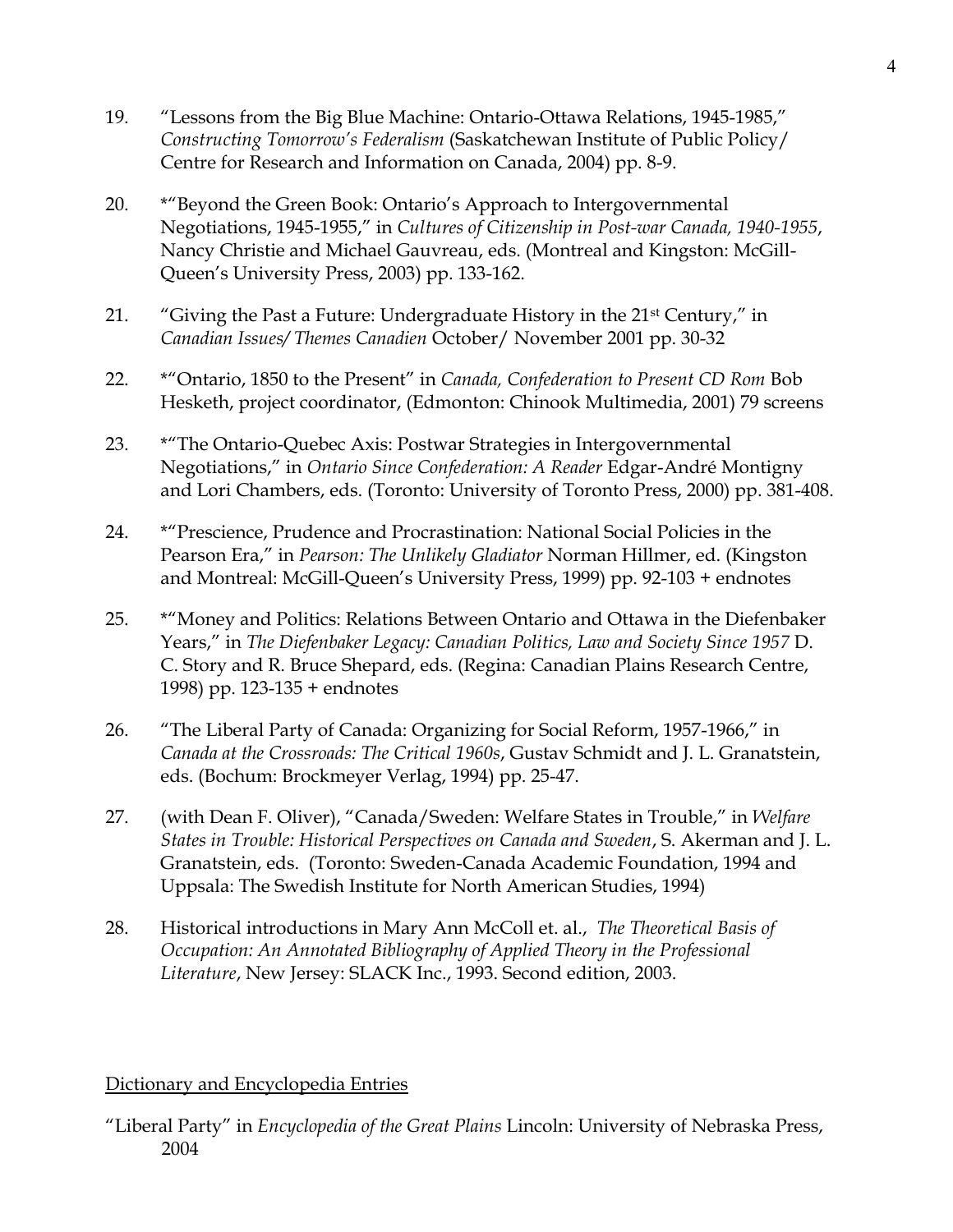"Canada Pension Plan," "Community of Communities," "Medicare," and "Omnibus Bill, 1969" all in *Oxford Companion to Canadian History* Toronto: Oxford University Press, 2004

## In Progress

*Minders, Menders and Meddlers: The Men and Women of the Prime Minister's Office* book manuscript in preparation

## Conference Papers:

- 1. "'Putting Flesh on the Bones': The Meaning of the *BNA Act* in Confederation-Era Canada" The Other 60s Workshop, University of Toronto, April 2017
- 2. "'Dirty Money,' Railways, and the Genealogy of a New Brunswick Scandal: Towards an Understanding of Atlantic Canadian Political Culture." Atlantic Canada Studies Conference, Sackville NB, May 2016.
- 3. "The PMO and the Bureaucrats: Shifting Power in the Canadian State" Association of Canadian Studies in the US, Las Vegas NV, October 2015.
- 4. "Toward a Taxonomy of Political Scandal" Canadian Historical Association Annual Meeting, Ottawa, June 2015

**Media coverage**: Davide Mastracci, "East German sex spies, Tunagate and crack: everything you needed to know about Canada's political scandals," *National Post*, 1 June 2015 [\(http://news.nationalpost.com/news/canada/canadian-politics/east](http://news.nationalpost.com/news/canada/canadian-politics/east-german-sex-spies-tunagate-and-crack-everything-you-need-to-know-about-canadas-scandalous-history)[german-sex-spies-tunagate-and-crack-everything-you-need-to-know-about](http://news.nationalpost.com/news/canada/canadian-politics/east-german-sex-spies-tunagate-and-crack-everything-you-need-to-know-about-canadas-scandalous-history)[canadas-scandalous-history\)](http://news.nationalpost.com/news/canada/canadian-politics/east-german-sex-spies-tunagate-and-crack-everything-you-need-to-know-about-canadas-scandalous-history)

CBC radio: Victoria, Vancouver, Whitehorse, Edmonton, Regina, Winnipeg, Rankin Inlet, Ottawa, Quebec City, Halifax, Sydney NS, St. John's – all on 3 June 2015

- 5. "'The kids in short pants': Crafting Policy in the 1960s Prime Minister's Office" Political Mobilization and Citizen Engagement in Québec and Canada, Montreal, October 2014
- 6. "Power at the Centre in the Watergate Era: Canadian and American Perspectives on Executive Power" Association for Canadian Studies in the US, Tampa, Nov. 2013
- 7. "The Origins of Equalization and the Foundations of Universality," Social Science History Association annual meeting, Vancouver, Nov. 2012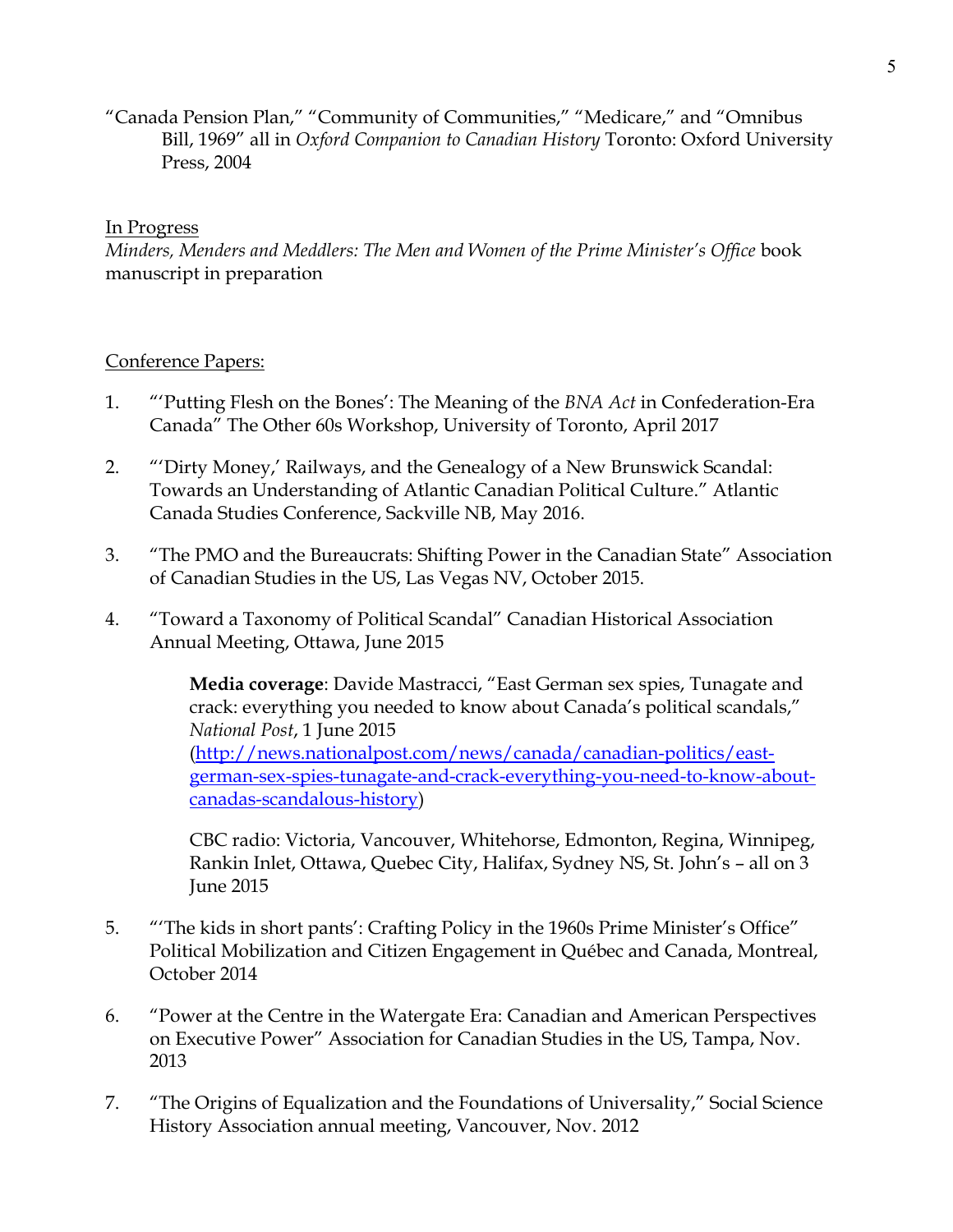- 8. "Participatory Constitutionalism, Political Intimacies, and the Long Shadow of Pierre Trudeau, 1982-1992," University of New Brunswick Law School, Fredericton, October 2012.
- 9. "Intimacy and the Administrative Body: The Federal Civil Service in the Pearson Era" at Transformation: State Nation and Citizenship in a New Environment, Toronto, October 2011.
- 10. "Controlling the Narrative: Telling Constitutional Stories in the Patriation Era" at Institute of Public Administration in Canada annual conference, Victoria, Aug. 2011
- 11. "The Faceless Bureaucrat and the Changing Nature of Leadership in 1960s Ottawa" at Canadian Historical Association Annual Meeting, Fredericton, June 2011
- 12. "Experts and the State: The Role of Historians in 1960s Canada" at People and Politics Conference, Sackville NB, March 2011
- 13. "The Intimacy of Politics in an Age of Nation-Building: A New Look at Canadian Constitutional Negotiations" at the Canadian Committee on Women's History Conference "Edging Forward, Acting Up: Gender and Women's History at the Cutting Edge of Scholarship and Social Activism," Vancouver, Aug. 2010
- 14. "Whose Past? Whose Future? Historians and the Public Policy Process in the 1960s" at Canadian Historical Association Annual meeting, Saskatoon, May 2007.
- 15. "A Game of Chess, not Checkers: Ontario and the Negotiation of the Constitution Act, 1982" at Saskatchewan Institute of Public Policy's conference "A Living Tree: The Legacy of 1982 in Canada's Political Evolution*,*" Regina, May 2007.
- 16. "The Intergovernmental Affairs Division: Ontario's Role in Setting the National Agenda" at the Institute for Public Administration in Canada Conference on Ontario's Ministry of Finance, Toronto, July 2006
- 17. "Lessons from the Big Blue Machine: Ontario-Ottawa Relations, 1945-1985," presented at the Saskatchewan Institute for Public Policy's conference on "Constructing Tomorrow's Federalism: New Routes to Effective Governance," Regina, March 2004
- 18. "The Obligations of Federalism: Ontario and Equalization Since 1956," presented at the Association for Canadian Studies in the United States, Portland OR, Nov. 2003
- 19. "The Historian in the Public Policy Process," presented at the Canadian Historical Association Annual meeting, Toronto, May 2002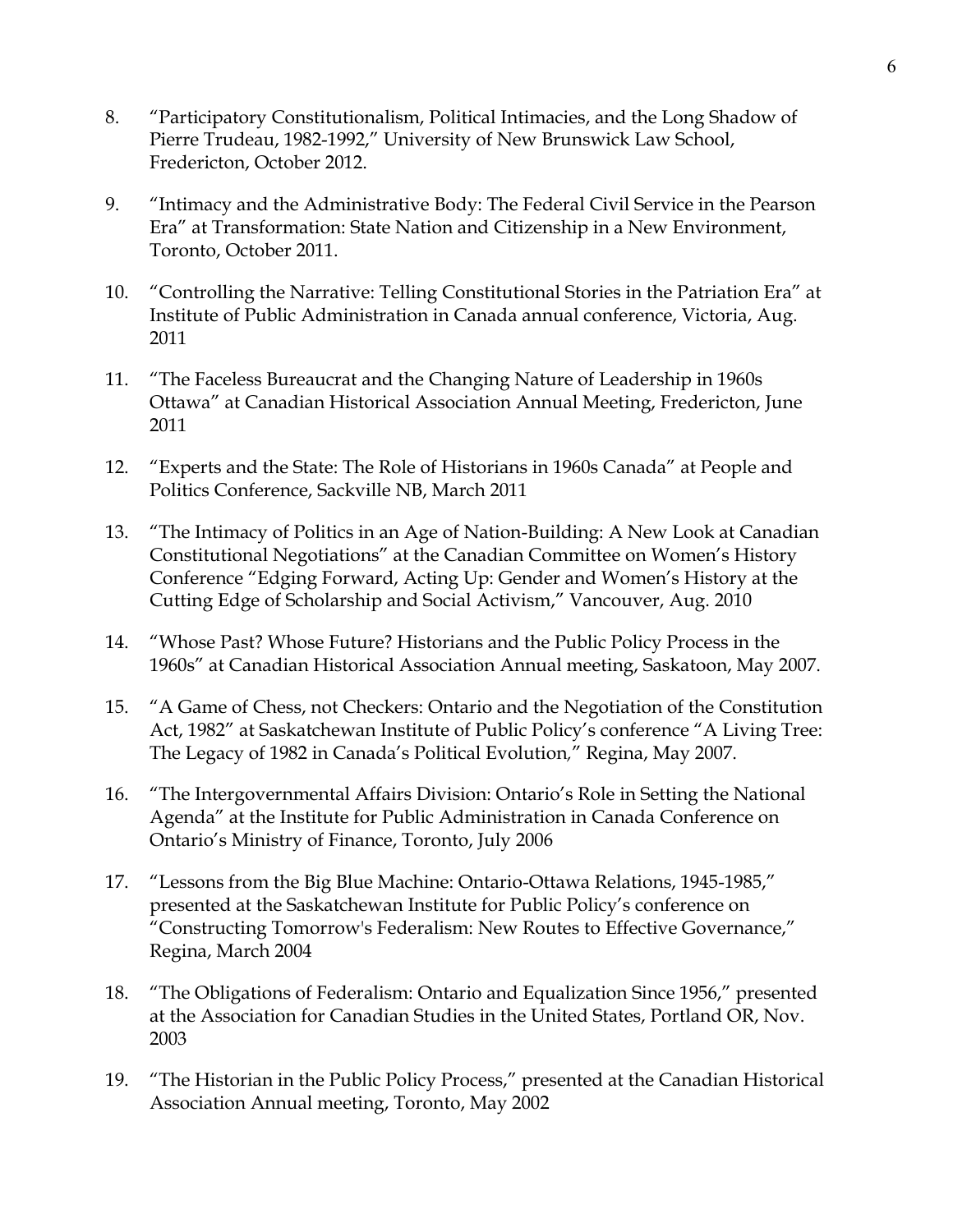- 20. "National Representation in the Regions: The Case of Tom Kent and the Cape Breton Development Corporation," presented at the Canadian Historical Association Annual meeting, Toronto, May 2002
- 21. "More Than Just Background Information? Teaching History in an Interdisciplinary Context" presented at the Association of Canadian Studies Annual Conference, Giving the Future a Past, Winnipeg, October 2001
- 22. "Ontario's Agenda in Post-Imperial Constitutional Negotiations, 1949-1982," presented at the Institute of Commonwealth Studies conference on Canada and the End of Empire, London England, April 2001
- 23. "Ontario's National Aspirations: Reconstructing Federalism at the Dominion-Provincial Conference on Reconstruction," presented at the Canadian Historical Association Annual Meeting, Edmonton, May 2000
- 24. "Designing National Policy in the Provincial State: Ontario's Social Policy Agenda in the Postwar Years," presented at the *Journal of Policy History* Conference on Policy History, St. Louis, MO, May 1999
- 25. "Pawn or King-Maker?: The Maritimes, Ontario and the Politics of Federalism," presented at the Atlantic Canadian Studies Conference, Charlottetown, May 1998.
- 26. "Prudence or Procrastination?: National Social Policies in the Pearson Era" presented at the conference Celebrating Pearson's Centennial, Ottawa, April 1997
- 27. "Money and Politics: Ontario's Relations with Ottawa During the Diefenbaker Years" presented at the Diefenbaker Legacy Conference, Saskatoon, March 1997
- 28. "The Political Implementation of a National Cultural Symbol: National Health Insurance, 1960-1972" presented at the Canadian Historical Association Annual Meeting, St. Catharines, June 1996.
- 29. "Two Generations of Social Welfare Bureaucrats and the Completion of the Canadian National Social Security System, 1945-1968" presented at the American Historical Association Annual Meeting, Atlanta, GA, January 1996.
- 30. "The Liberal Party, the Federal Government and Social Policy, 1957-1968," presented to *Canada at the Crossroads: The Critical 1960s*, Bochum Germany, December 1993.
- 31. "Changing Conceptions of National Responsibility: The Liberal Party and the Canada Pension Plan, 1957-1965," presented to Canadian Historical Association Annual Meeting, Ottawa, June 1993
- 32. "The Restructuring of the Federal Liberal Party, 1957 to 1963: New National Policies, New National Organization," presented to Canadian Political Science Association Annual Meeting, Ottawa, June 1993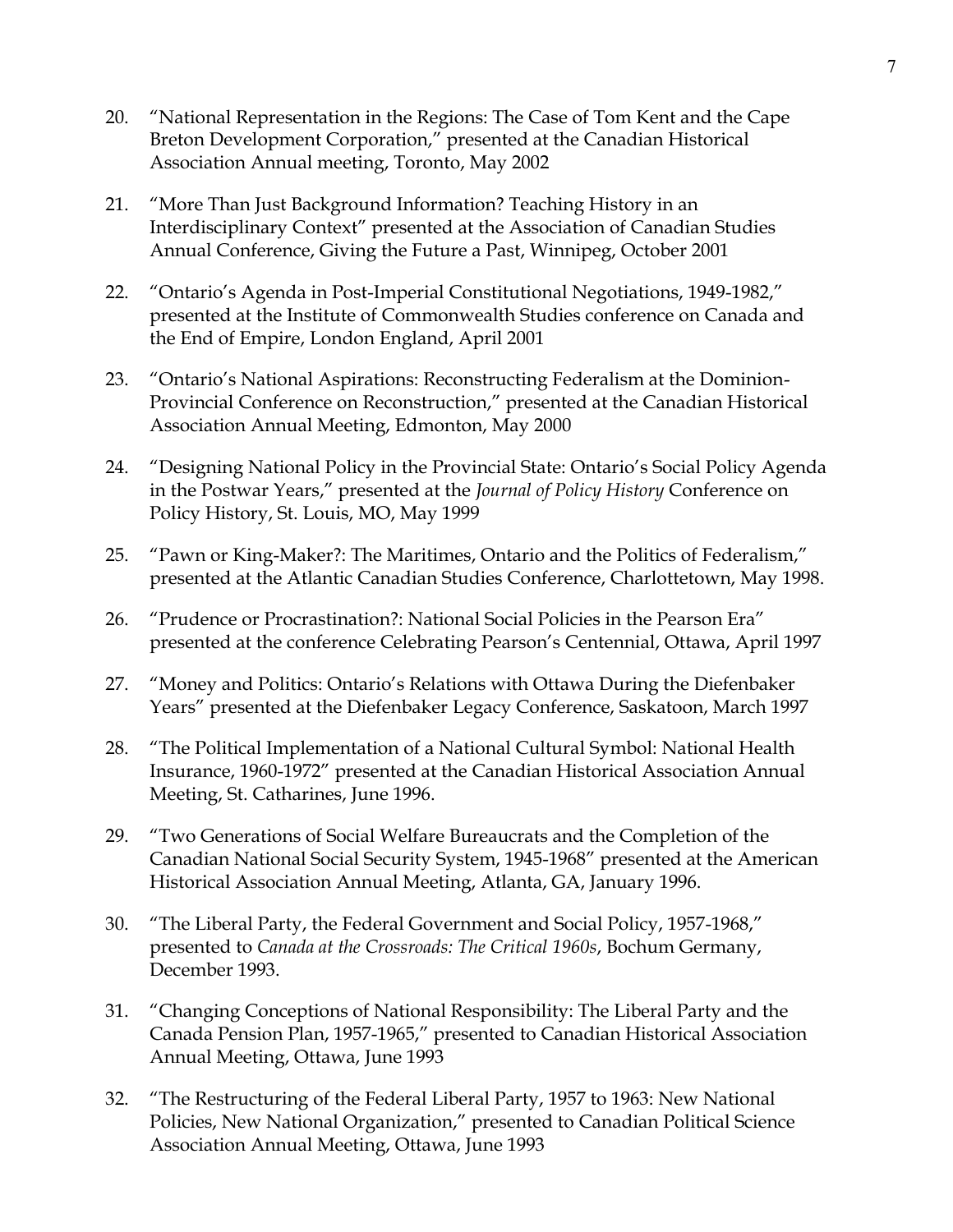33. "The Idea of National Responsibility: The Liberal Party and Social Policy, 1957- 1968," presented to *Canada at the Crossroads: The Critical 1960s*, Toronto, Ontario, May 1993.

## Symposia, Commentary and Invited Presentations:

- 1. Chair/commentator, "Universality and Canadian Social Policy," Canadian Political Science Association Annual Meeting, Toronto, June 2017.
- 2. "Ontario," workshop on *Digitizing the Confederation Debates* project, St Jerome's University, Waterloo, February 2017
- 3. Roundtable, "Confederation in Canadian History," Canadian Historical Association Annual Meeting, Calgary, June 2016.
- 4. Chair/commentator, "Active Citizenship in Canada and Australia, 1914-1970s," Canadian Historical Association Annual Meeting, Calgary, May 2016
- 5. Chair/commentator, "Interdisciplinary Perspectives on the Welfare State," Canadian Historical Association Annual Meeting, Ottawa, June 2015
- 6. "'The kids in short pants': Some Preliminary Observations on the Evolution of Power in the Canadian State," Department of History Works-in-Progress Seminar, University of Victoria, March 2015
- 7. "The Prime Minister's Office and the Decline of Democracy" Humanities Research Institute annual lecture, University of Regina, March 2015
- 8. "Welfare Politics and the Secret State in 1960s Ottawa" Future of the Welfare State: Conference in Honour of James Struthers, Trent University, March 2015
- 9. Invited workshop participant, "Constitutions, Federations, Democracies," University of Southern California, February 2013.
- 10. "Ontario Exceptionalism," discussant at Shifting Power: The New Ontario and What it Means for Canada, Mowat Centre/Institute for Intergovernmental Affairs Conference, Toronto, November 2010
- 11. "Celebrating the Founding of Quebec Over the Last 400 Years" Alliance Francais, Victoria BC, Sept. 2008
- 12. "An Introduction to Canadian History," International Canadian Studies Institute, Victoria BC, July 2008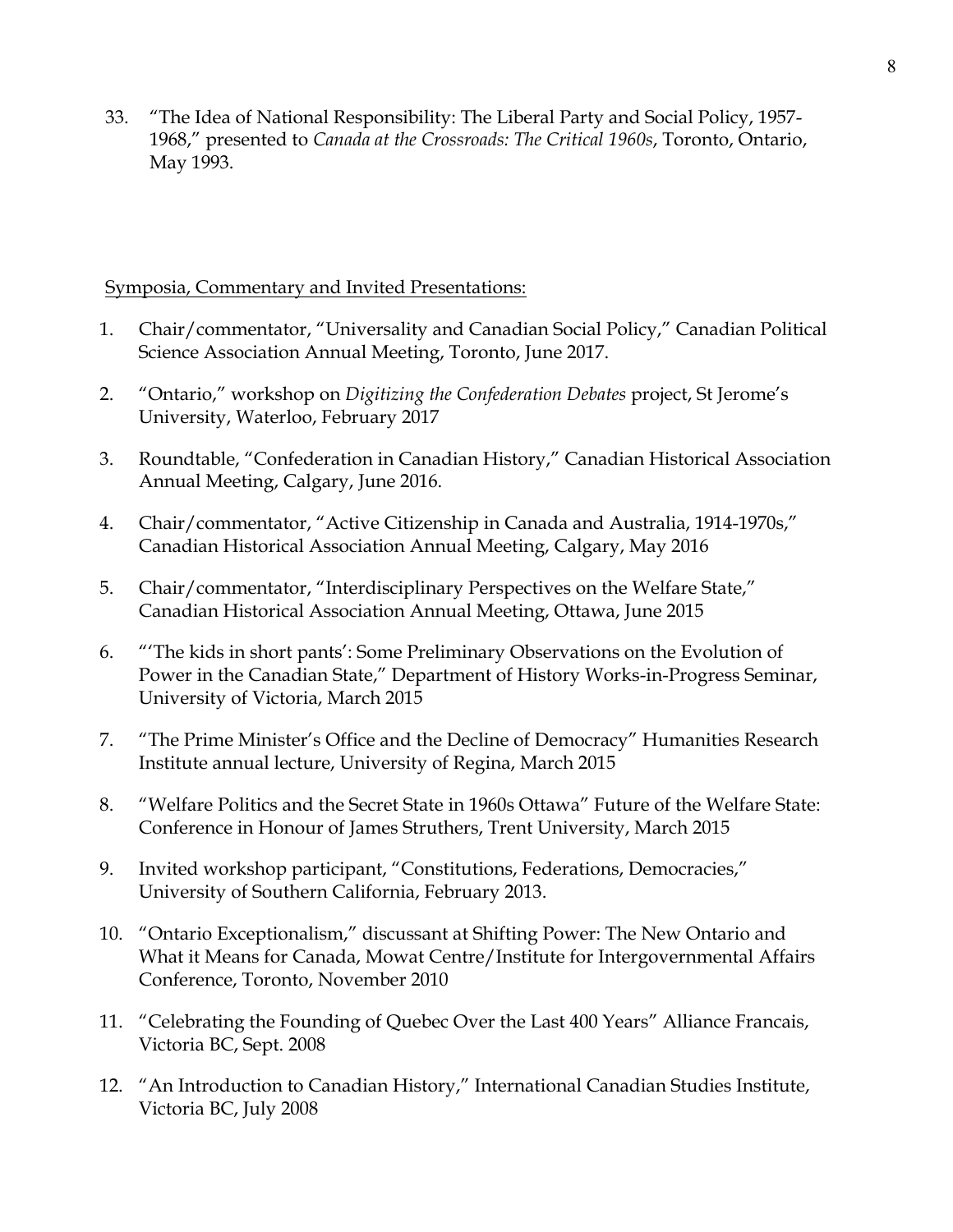- 13. Chair/Commentator, "Maritime Women and Politics," Canadian Historical Association Annual Meeting, Vancouver BC, June 2008.
- 14. "The Liberal Party Confronts Medicare, 1958-1968" at Policy History of Medicare workshop, Saskatoon, May 2007.
- 15. "Historians and Public Policy," at Canada on Display Celebration, Trent University, April 2007.
- 16. "The SSHRC Standard Research Grant" panelist on Faculty of Humanities Workshop, University of Victoria, April 2006
- 17. "The Spirit of Christmas: Wine, Culture and Community Through the Ages," presented at Winegarden Estates Winery, Baie Verte, NB, December 2004
- 18. "Knowledge: Responsibility of Citizenship?" presented at the Association of Canadian Studies Annual meeting, Halifax, June 2003
- 19. "The Historian and Public History: Expert or Audience?" seminar in public history, University of Prince Edward Island, Charlottetown PE, January 2002
- 20. "Ontario in Postwar Canada: The Not-so-Honest Broker," graduate colloquium at McMaster University, Hamilton ON, January 2001
- 21. Chair/Commentator, "Communications and Technology after the Second World War" at Twentieth Century Canadian Nationalisms Conference, Massey College, Toronto, March 2001
- 22. "Beyond the Green Book: The Ontario Approach to Intergovernmental Negotiations, 1945-1955," presented at The Postwar Interregnum Conference, Massey College, Toronto, December 2000
- 23. Honorary Degree Citation, L. R. "Red" Wilson, Mount Allison University Convocation, May 2000
- 24. Commentator, "King and Community" at Mackenzie King's Canada Conference, University of Waterloo, December 1999
- 25. Moderator, "Thinking, Writing and Studying the Nation" at Nationalism, Citizenship and National Identity Conference, Mount Allison University, November 1999
- 26. "Thinkers Conferences and the Role of Academics in the Policy-Making Process," Mount Allison Works-In-Progress Seminar, November 1998
- 27. "John T. Saywell and the University," colloquium in honour of J.T. Saywell, York University, Toronto, May 1998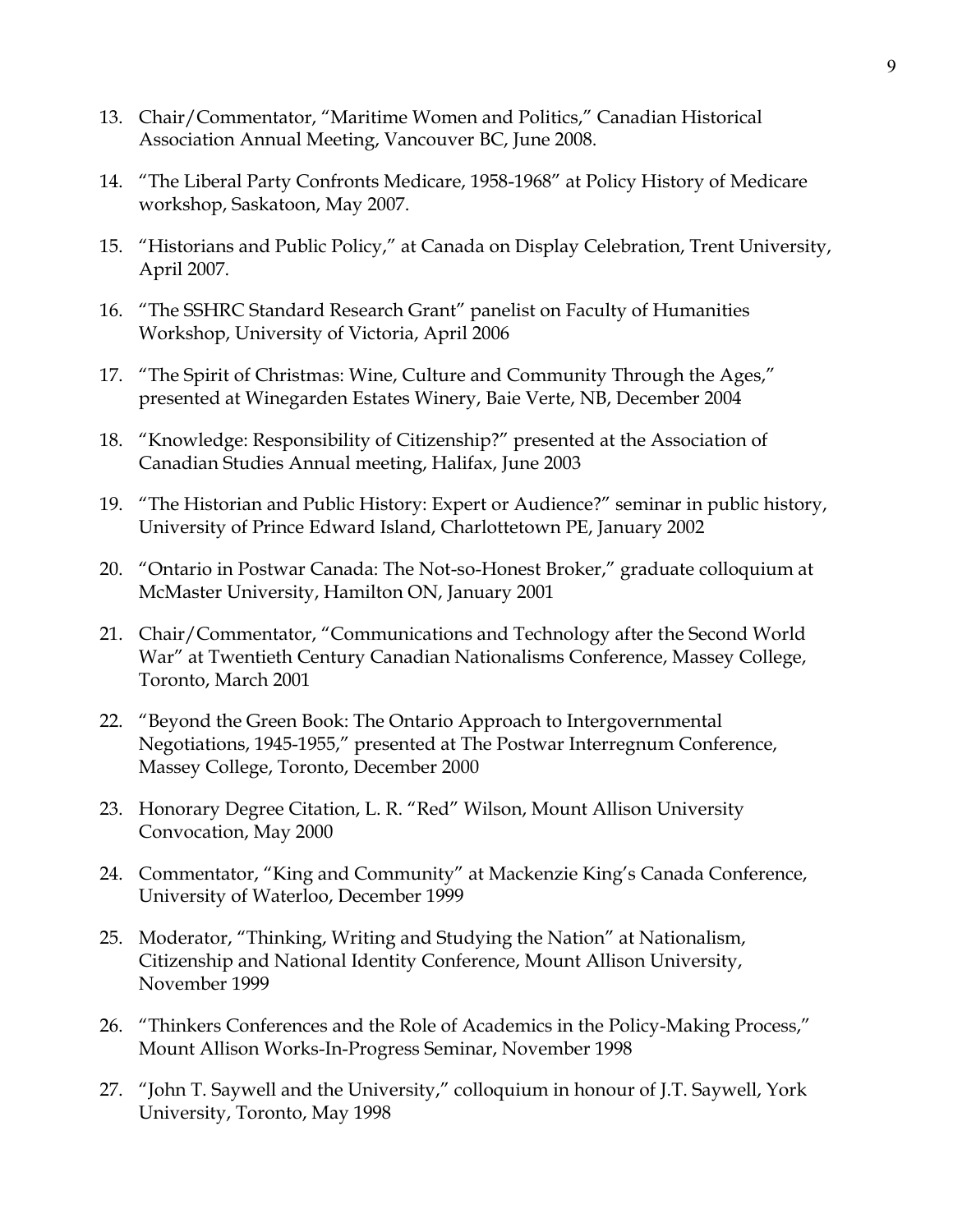- 28. Honorary Degree Citation, Robert McNeil, Mount Allison University Convocation, May 1998
- 29. "The Ontario-Quebec Axis: Federal-Provincial Constitutional Negotiations in the 1960s and Beyond," Dalhousie University faculty seminar, Halifax, March 1998
- 30. "Ontario in Confederation: Tinker, Tailor, Soldier or Spy?" Mount Allison Works-In-Progress seminar, November 1997
- 31. Chair/Commentator, "Historiography and the Welfare State in Canada," Canadian Historical Association Annual Meeting, St. John's NF, June 1997
- 32. Discussant, "What Now?: Constitutional Matters in the Wake of the Quebec Referendum," Centre for Canadian Studies, Mount Allison University, November 1995.
- 33. "The 'Egghead', the Politicians and Round One of Social Policy Reform" to the Sackville Humanities Association, Sackville NB, January 1995

#### Public Talks

- 1. "The Trump Presidency," Global Studies panel, 20 January 2017
- 2. "Canada and the Syrian Refugees," retired TD Bankers Association, Victoria BC, 13 April 2016
- 3. "The Refugee Project," IdeaFest panel, 8 March 2016
- 4. "Ten Ways to Use Recent Elections to Think Historically," Professional Development Day talk to high school teachers, 19 February 2016
- 5. "A New National Project," Global Studies panel with Ambassador Sebastien Beaulieu, 4 February 2016
- 6. "Canadian Refugee Policy: An Overview," Global Studies panel on refugees, 25 September 2015
- 7. "Canada at War and the Lessons of the Past," Global Studies panel on ISIS, 20 October 2014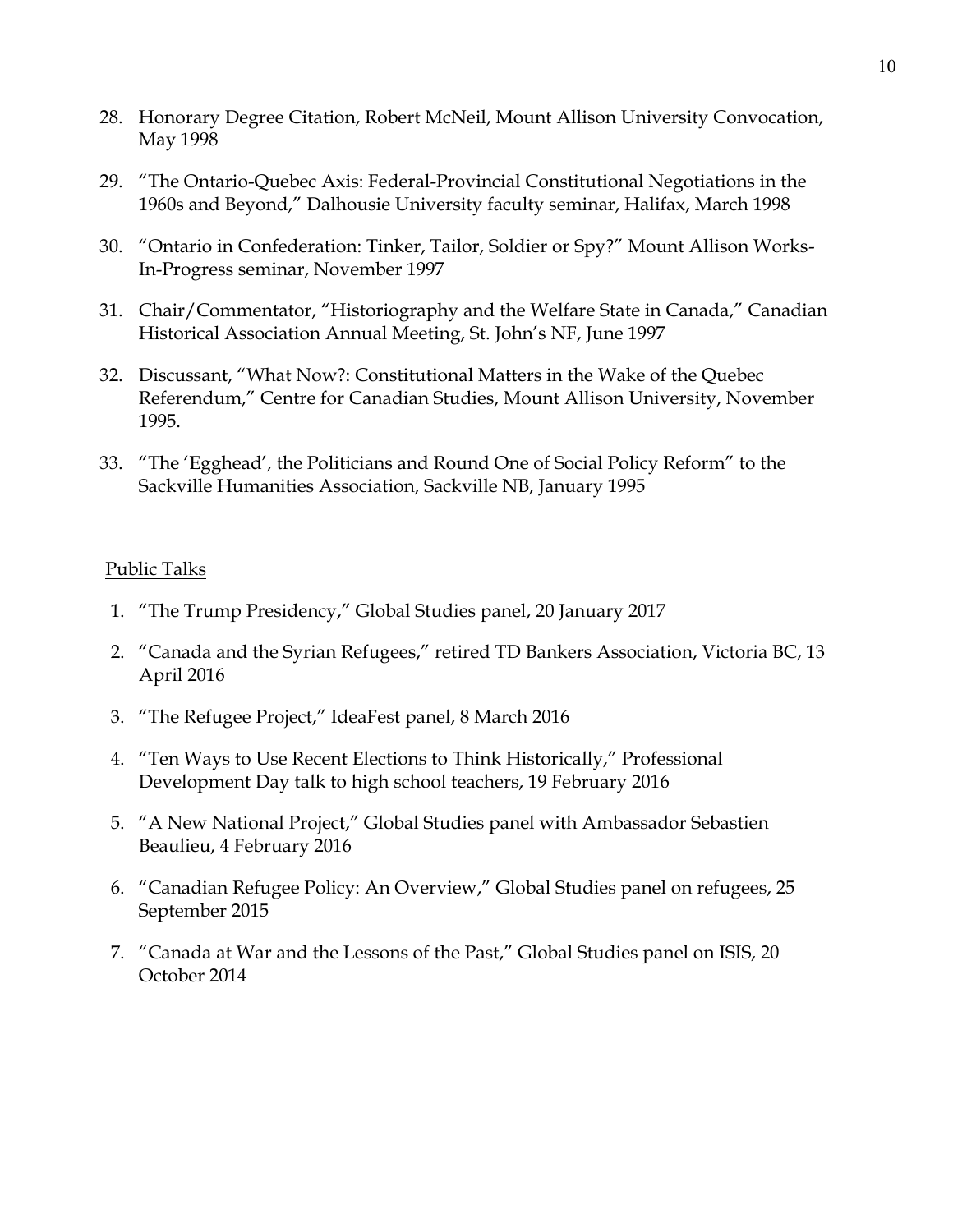#### Media

- For the Canadian Experience series, translated and published in 20 languages in over 50 ethnic newspapers in Canada:
- "Ontario: Giant of Confederation," <http://www.cdnexperience.ca/> (posted 13 Dec. 2010)
- "Quebec: The Heart of French Canada" <http://www.cdnexperience.ca/> (posted 20 Dec. 2010)

"The West" <http://www.cdnexperience.ca/> (posted 27 Dec. 2010)

"The Atlantic Provinces" <http://www.cdnexperience.ca/> (posted 3 Jan. 2011)

- "Federal-Provincial Constitutional Relations" <http://www.cdnexperience.ca/> (posted 10 Jan. 2011)
- "Federal-Provincial Economic Relations" <http://www.cdnexperience.ca/> (posted 17 Jan. 2011)

"Taking down a Liberal Dynasty," *National Post* 24 December 2005, A20

Commentary and interviews on the following programs:

Round House Radio, Cory and Janice Show, "The Trump Bump," 19 January 2017 CBC radio afternoon shows, Victoria, Vancouver, Whitehorse, Edmonton, Regina, Winnipeg, Rankin Inlet, Ottawa, Quebec City, Halifax, Sydney NS, St. John's: "A taxonomy of Canadian political scandal" Bruce Williams, Café Victoria, CFAX radio: John A Macdonald's 200<sup>th</sup> birthday Murray Langdon's "Morning Show," CFAX radio: federal election "Morningside," CBC radio: ranking the PMs "Maritime Noon Phone-In," CBC radio: referenda and recall "The House," CBC radio: Quebec referendum "As it Happens," CBC radio: Canadian Museum of Civilization

#### Book Reviews

Over 30 book reviews have appeared in the following journals: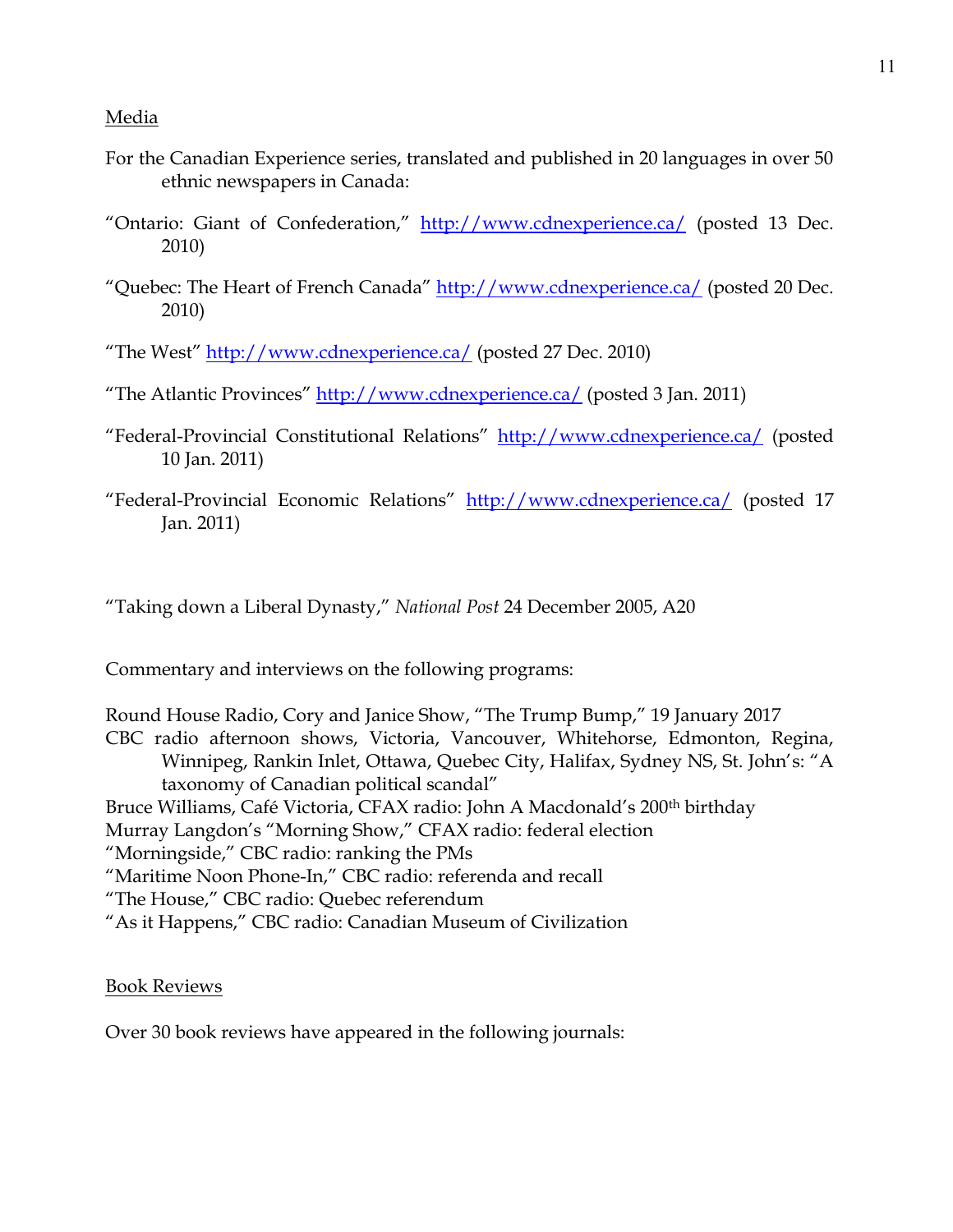*American Historical Review Canadian Book Review Annual Canadian Foreign Policy Canadian Historical Review Canadian Public Policy International Journal Journal of Economic History Ontario History University of Toronto Quarterly*

#### **Funded Research:**

External Grants:

| 2017-21 | SSHRC Insight Grant, "Dirty Money, Secret Sex: Towards an Understanding       |  |  |  |
|---------|-------------------------------------------------------------------------------|--|--|--|
|         | of Political Scandal in Canada," \$70,788                                     |  |  |  |
| 2016    | SSHRC Connection Grant, Co-Applicant, "The Confederation Debates, 1865-       |  |  |  |
|         | 1949," \$48,424                                                               |  |  |  |
| 2012-15 | SSHRC Insight Grant, "From Mandarin to Manager," \$75,354                     |  |  |  |
| 2011    | ASPP subvention for 'A Justifiable Obsession,' \$8000                         |  |  |  |
| 2008    | ASPP subvention for Framing Canadian Federalism, \$8000                       |  |  |  |
| 2006    | Institute for Public Administration in Canada, Study Team on Ontario's        |  |  |  |
|         | Ministry of Finance, \$4840                                                   |  |  |  |
| 2003    | New Brunswick Innovation Foundation, \$4450                                   |  |  |  |
| 2000-02 | SSHRC research grant: "Federalisms and Federations research grant             |  |  |  |
|         | program: Ontario-Ottawa relations, 1982-1990," \$24,550                       |  |  |  |
| 1999-02 | Grant coordinator, Mount Allison ASUP-SSHRC: "Blood and Belonging:            |  |  |  |
|         | Citizenship, Communities and Change," \$62,556                                |  |  |  |
| 1997-00 | SSHRC research grant: "Ontario's Relations with Ottawa, 1945-1982,"           |  |  |  |
|         | \$31,980                                                                      |  |  |  |
| 1997    | Aid to Scholarly Publications Program subvention for Planners and Politicians |  |  |  |

# Internal Grants:

| 2016 | Internal Research Grant (IRG): "Notes on a Scandal: The Munsinger Affair in |
|------|-----------------------------------------------------------------------------|
|      | Canadian Political Culture," \$6982                                         |
| 2015 | Internal Research Grant (IRG): "Political Scandal in Canada: A Preliminary  |
|      | Reconnaissance," \$5163                                                     |
| 2008 | University of Victoria SSHRC: "The 'Long Memories' of Federal Government    |
|      | Departments: Changing Bureaucratic Culture in Postwar Canada," \$3846       |

- 2005 University of Victoria SSHRC: "The Faceless Bureaucrat: The Federal Civil Service, 1957-1984," \$3592
- 2004 Leadership Mount Allison Curricular grant, student participation in "Remembering Canada" conference, \$700
- 1999 Mount Allison ASUP SSHRC: "The Maritimes and Ottawa," \$800.00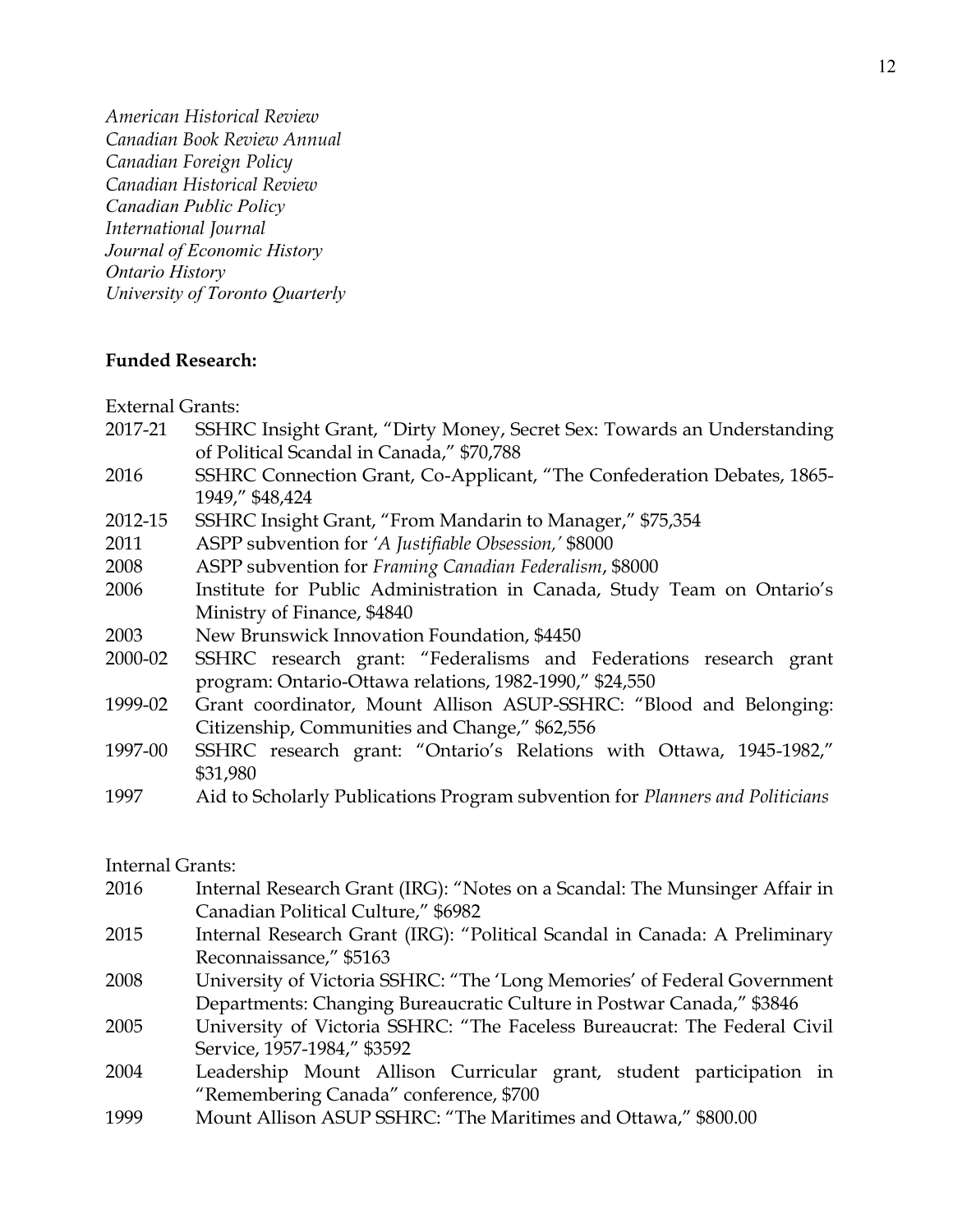| 1997 | Mount Allison ASUP SSHRC: "Ontario's Role in Maritime Federal-Provincial |
|------|--------------------------------------------------------------------------|
|      | Relations," \$1642.80                                                    |
| 1996 | Mount Allison ASUP SSHRC: "Ontario-Ottawa Relations under                |
|      | Diefenbaker," \$3531                                                     |
| 1995 | Mount Allison Bell Travel Grant: travel to Atlanta, GA for AHA Annual    |
|      | meeting, \$750                                                           |
| 1994 | Mount Allison ASUP SSHRC: "Tom Kent and the Politics of Regional         |
|      | Development," \$1000                                                     |
|      |                                                                          |

| Student  <br>Year             | Project                    | <b>Funding Source</b> | <b>Dates</b> |
|-------------------------------|----------------------------|-----------------------|--------------|
| T. Block   PhD                | <b>Faceless Bureaucrat</b> | <b>IRG</b>            | 2005-6       |
| P. Webber   PhD               | Long Memories              | <b>IRG</b>            | 2008         |
| B. Cantarutti   undergrad     | Congress assistant         | Work-study            | 2011-12      |
| L. Blanding   PhD             | Mandarin to Manager        | <b>SSHRC</b>          | 2012         |
| L. Pasolli   PhD              | Mandarin to Manager        | <b>SSHRC</b>          | 2012         |
| C. Reynolds   undergrad       | Archival digitization      | Work-study            | 2012         |
| MA<br>R. Conway               | Mandarin to Manager        | <b>SSHRC</b>          | 2012         |
| $D.$ Cahill $ $<br>PhD        | Mandarin to Manager        | <b>SSHRC</b>          | 2013         |
| C. Gagné   undergrad          | Mandarin to Manager        | <b>SSHRC</b>          | 2014         |
| A. Leriger de la Plante<br>MA | Mandarin to Manager        | <b>SSHRC</b>          | 2014         |
| Qianyun Wang   undergrad      | Scandal                    | <b>Mitacs</b>         | 2014         |
| P. Peterson   undergrad       | Archival digitization      | Work-study            | 2014-15      |
| C. Hale   undergrad           | Mandarin to Manager        | <b>SSHRC</b>          | 2014-15      |
| T. Falconer  <br>PhD          | Mandarin to Manager        | <b>SSHRC</b>          | 2014-15      |
| M. Garcia  <br>undergrad      | Scandal                    | <b>Mitacs</b>         | 2015         |
| T. Chen   undergrad           | Scandal                    | <b>Mitacs</b>         | 2016         |
| S. Taekema<br>MA              | Confederation Debates      | Work-study            | 2016-17      |

### **Mentoring | Employment (2005 +)**

#### **Teaching Experience:**

Undergraduate Teaching: 2005- History 131, "Canadian History to Confederation," University of Victoria History 132, "Canadian History Since Confederation," University of Victoria History 344, "Canadian Political History," University of Victoria History 345, "Canadian-American Relations," University of Victoria History 359, "Quebec Since Confederation," University of Victoria History 469, "Social and Political History of Food in North America," University of Victoria History 490, Honours thesis (4 to date)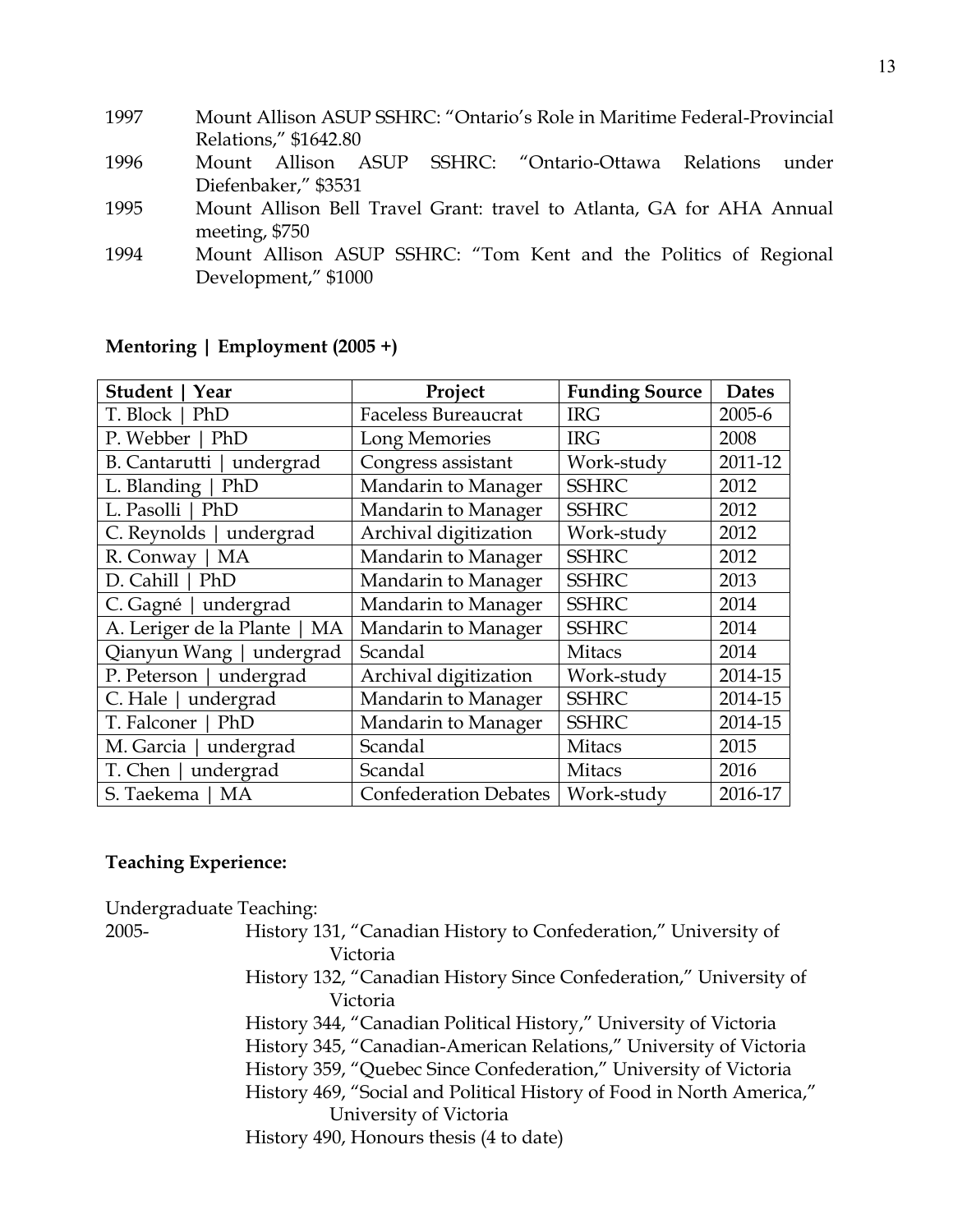1993-2005 History 1601/2, "New Nations in North America, 1450-1867," Mount Allison University History 2410, "Canadian History, Beginnings to the Present," Mount Allison University History 2510, "The American Experience," Mount Allison University History 3431, "Quebec from Confederation to Separatism," Mount Allison University History 3461, "Canadian External Relations," Mount Allison University History 3501, "Social and Political History of Food in North America," Mount Allison University History 3660, "American Social History," Mount Allison University History 3650, "Post-Civil War America," Mount Allison University History 3250, "Post-Confederation Canada," Mount Allison University History 4440, "Modern Canada," Mount Allison University History 4450, "Crimes Courts and the Constitution" Mount Allison University and Mount Allison continuing education program History 4950, "Parties and Policies in a Federal State: Canada, 1920 to the Present," Mount Allison University History 4950 D, "Ontario Political History," Mount Allison University supervisor, History 4990, honours thesis (16 to date) supervisor, Canadian Studies 4990, honours thesis (1 to date) co-ordinator, History 4990, thesis research methodology

#### Graduate Teaching:

| 2005- | History 501A, "Field in American History"                      |
|-------|----------------------------------------------------------------|
|       | History 503B, "Field in 20th Century Canadian History"         |
|       | History 591, "Comparative Canadian-American Political History" |

Graduate supervision

Lisa Pasolli, PhD: 'Talkin' Day Care Blues': Motherhood, Work and Child Care in Twentieth Century British Columbia," supervisor (defended June 2012) Lee Blanding, PhD: "Re-Branding Canada: The Origins of Multiculturalism Policy in

```
Canada, 1945-1974," supervisor (defended May 2013)
```
- Brent Cantarutti, MA: "British Columbia's High Modernist Fallacy: The Columbia River Treaty Dams" (completed August 2016)
- Alexis Leriger de la Plant, MA "Nelvana and the Evolution of Canadian Culture," supervisor (completed December 2015)
- Rachael Conway, MA: "Reservations to Citizenship: The Voting Rights of Status Indians, 1950-1960" supervisor (completed December 2012)
- Bryan Macleod, MA: Border Security and 9/11, supervisor (completed Dec. 2011)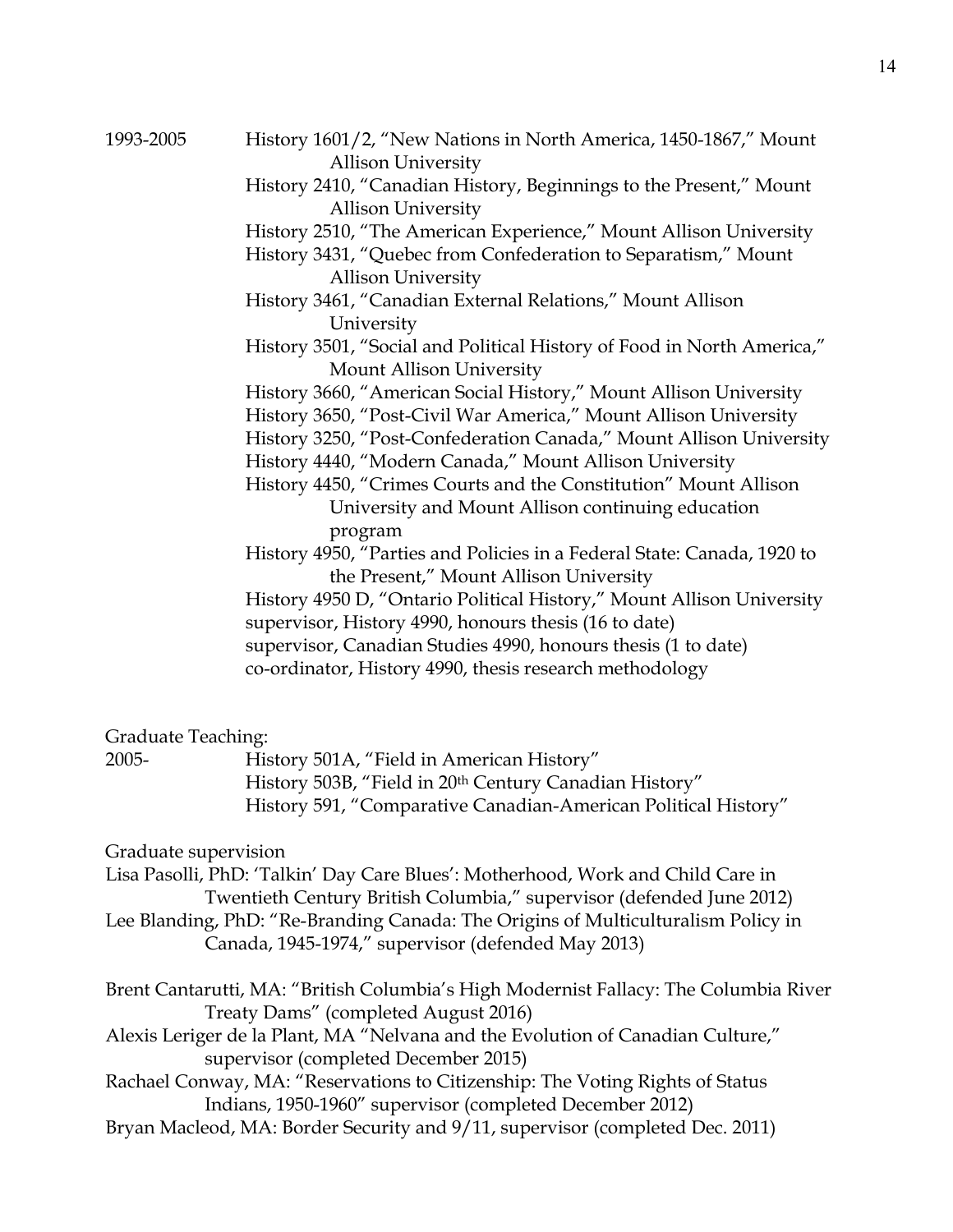- Matthew Chapman, MA: Aviation safety and the BCATP, thesis committee member (defended Sept. 2010)
- Stephen Harrison, MA: Electoral reform in BC, supervisor (defended July 2010)
- Catherine Ulmer, MA: Charlotte Whitton and the Welfare State, supervisor (defended August 2009)
- Takaia Larson, MA: "Women, Work and Memory," thesis committee member (defended August 2007)

Jason Wallace, MA: ICBC, thesis committee member (defended May 2006)

External examination:

- Julia Bareman, MA "Provincial Leadership and Intergovernmental Collaboration in the Canadian Federation," outside examiner, Political Science, University of Victoria (defended April 2015)
- Daniel Heidt, "'First Among Equals': Ontario Preponderant Federalisms to 1896" PhD, University of Western Ontario, (defended April 2014)
- Robert Talbot, "Moving Beyond the Two Solitudes: Constructing a Dynamic and Unifying Francophone/Anglophone Relationship, 1916-1940," PhD, University of Ottawa (defended December 2013)
- Noam Kaufman, MA: "Hubert Aquin and separatism in Quebec" outside examiner, English department, University of Victoria (defended August 2013)
- Garth Williams, "Laurier: Le Député de Québec-Est," PhD, University of Ottawa (defended March 2003)

#### **Professional Service**

Referee and Reviewing Contributions

Member, Aid to Scholarly Publication Program board (2012-2015, 2015-2018) Committee 2 member, SSHRC Standard Research Grants (2005-06, 2006-07, 2007-08) National Adjudication Panel Member, SSHRC Federalism and Federation Program (2002, 2003) Assessor, SSHRC Research Grants Program (1996, 2000, 2003, 2012, 2013)

Departmental and program reviews:

Western University (2015) University of Lethbridge (2015)

External tenure and promotion review:

University of Regina (2004) Dalhousie University (2007) University of Western Ontario (2008, 2012) Laurentian University (2014) Royal Military College (2015) Memorial University of Newfoundland (2015)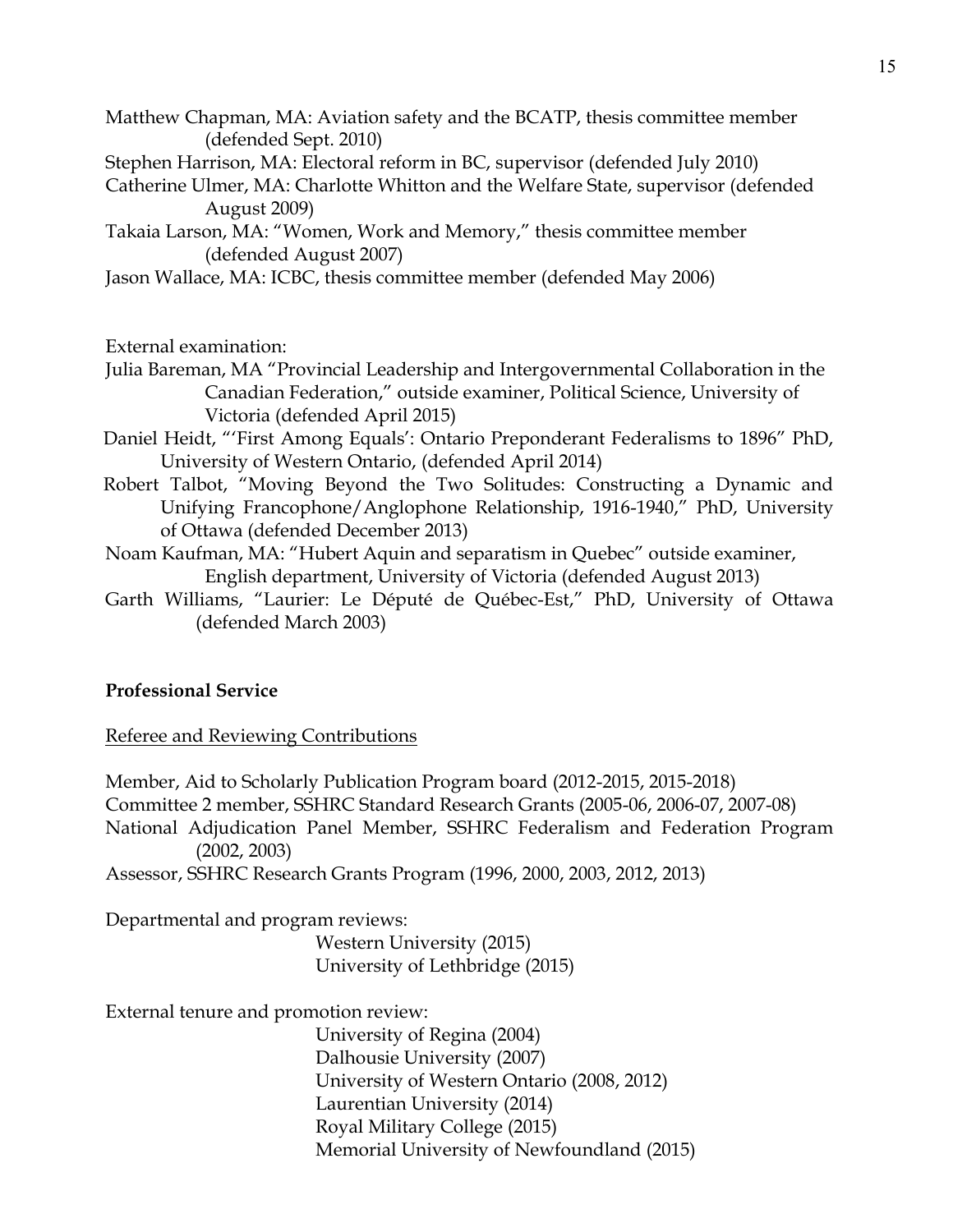Manuscript reviewer, Champlain Society (2016) Manuscript reviewer, Irwin Law (2012) Manuscript reviewer, McGill-Queen's University Press (1999, 2003, 2005, 2006, 2013) Manuscript reviewer, McGraw-Hill Ryerson Press (2008, 2009) Manuscript reviewer, Nelson Canada (2003) Manuscript reviewer, Osgoode Society for Legal History (2002, 2006) Manuscript proposal reviewer, Oxford University Press (2004, 2011) Manuscript reviewer, Prentice-Hall Publishers (2000) Manuscript reviewer, Social Sciences Federation of Canada, Aid to Scholarly Publications Program (1999) Manuscript reviewer, UBC Press (2013, 2015) Manuscript reviewer, University of Toronto Press (2009) Referee, *Acadiensis* (2002, 2009) Referee, *Atlantis* (2009) Referee, *BC Studies* (2005) Referee, *Canadian Bulletin of Medical History* (2012) Referee, *Canadian Historical Review* (2003, 2010, 2011, 2014 (x2), 2015) Referee, *History Compass* (2013) Referee, *Historical Studies* (2013) Referee, *International Journal of Canadian Studies* (2015) Referee, *Journal of Historical Biography* (2012, 2013) Referee, *Journal of Policy History* (1997, 1998, 2012, 2016) Referee, *Journal of the Canadian Historical Association* (1995, 1996, 1999) Referee, *Journal of Canadian Studies* (1999, 2008, 2010) Referee, *National History* (1996) Referee, *Ontario History* (2002) Referee, *State of the Federation* (2011)

## Administration

Advisory Board member, *Canadian Historical Review*, 2015-2018 Chair, Political History Article Prize Committee, Canadian Historical Association, 2011- 2012 Editorial Board, *Journal of the Canadian Historical Association*, 2006-2009

Board of Directors, Association for Canadian Studies, 2005-2007, 2003-2005 Rhodes Scholarship Adjudication Panel, Atlantic Canada, 2004 Council Member, Canadian Historical Association, 2000-2003 Chair, Department Chairs Committee of the Canadian Historical Association, 2000-2003

President, Canadian International Council, Victoria Branch, 2011-2013 Vice-President, Canadian International Council, Victoria Branch, 2009-2011 Board member, Canadian International Council, Victoria Branch, 2008-2009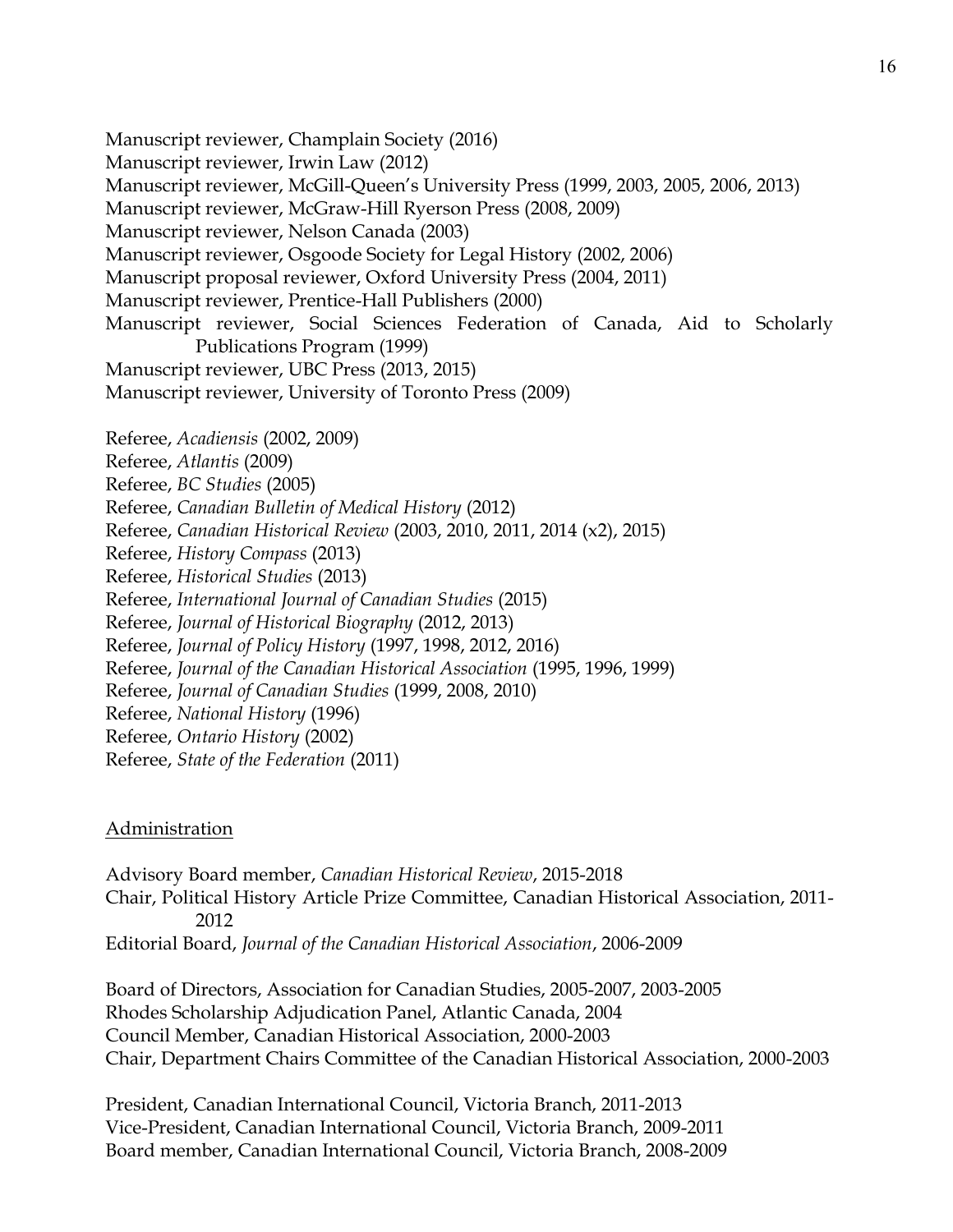- Board member, Margaret Chase Smith Memorial Library and Congressional Record Office, Skowhegan, ME, 1995-2005
- Program Chair, Canadian Historical Association section, Congress of the Humanities and Social Sciences, Victoria, 2013
- Program Committee, Canadian Historical Association section, Congress of the Humanities and Social Sciences, Waterloo, 2012
- Program Committee, Canadian Historical Association section, Congress of the Humanities and Social Sciences, Vancouver, 2008
- Conference co-organizer, Association for Canadian Studies, "Remembering Canada: How We Recall and Represent the Past," Montreal, November 2004
- Conference co-organizer, Association for Canadian Studies, "Presence of the Past," Dartmouth NS, October 2003
- Conference co-organizer, Association for Canadian Studies, "20 Years Under the Charter," Ottawa, April 2002
- Conference co-organizer, Organization for the History of Canada, "Twentieth Century Canadian Nationalisms," Massey College, University of Toronto, March 2001
- Conference co-organizer, "Canada and World Order: Facing the Millennium," Mount Allison University, 2-4 April 1998
- Conference co-organizer, "Canada's Welfare State: Past, Present, Future" Mount Allison University, 12-13 April 1996

#### University Service:

Faculty-at-large representative, University of Victoria Senate, 2015-2016 Member, Departmental ARPT Committee (2006-7, 2010-11, 2011-12, 2014 (CRC search), 2015-16) Member, Faculty of Humanities Committee on Committees (2010-12) Member, Faculty of Humanities Curriculum Committee (2010-12) Member, Faculty of Humanities Dean's Advisory Committee (2008-09) Member, Faculty of Humanities Advisory Committee to the Associate Dean (2008-2010) Member, Faculty of Graduate Studies Admissions and Awards Committee (2007) Member, Graduate Committee, Department of History, University of Victoria (2014-15; 2010-11; 2005-06, 2014-15) Member, Salary Review Committee, Department of History, University of Victoria (2006-08, 2015-17) Member, Employment Equity Committee, Mount Allison University (2004-05, 1995-97) Senate Committee on Teaching and Learning (2003-05) Member, Tenure and Promotions Committee (2003-05) Faculty representative, *Argosy* Publications Board (2002-03, 1994-96) Chair, *Argosy* Publication Board (2003-05) Member, Sabbatical Leaves Committee (2002-04) Senate Committee on Emeriti Appointments (2002-05) History Department Member, Senate (2002-04, 1999-2000)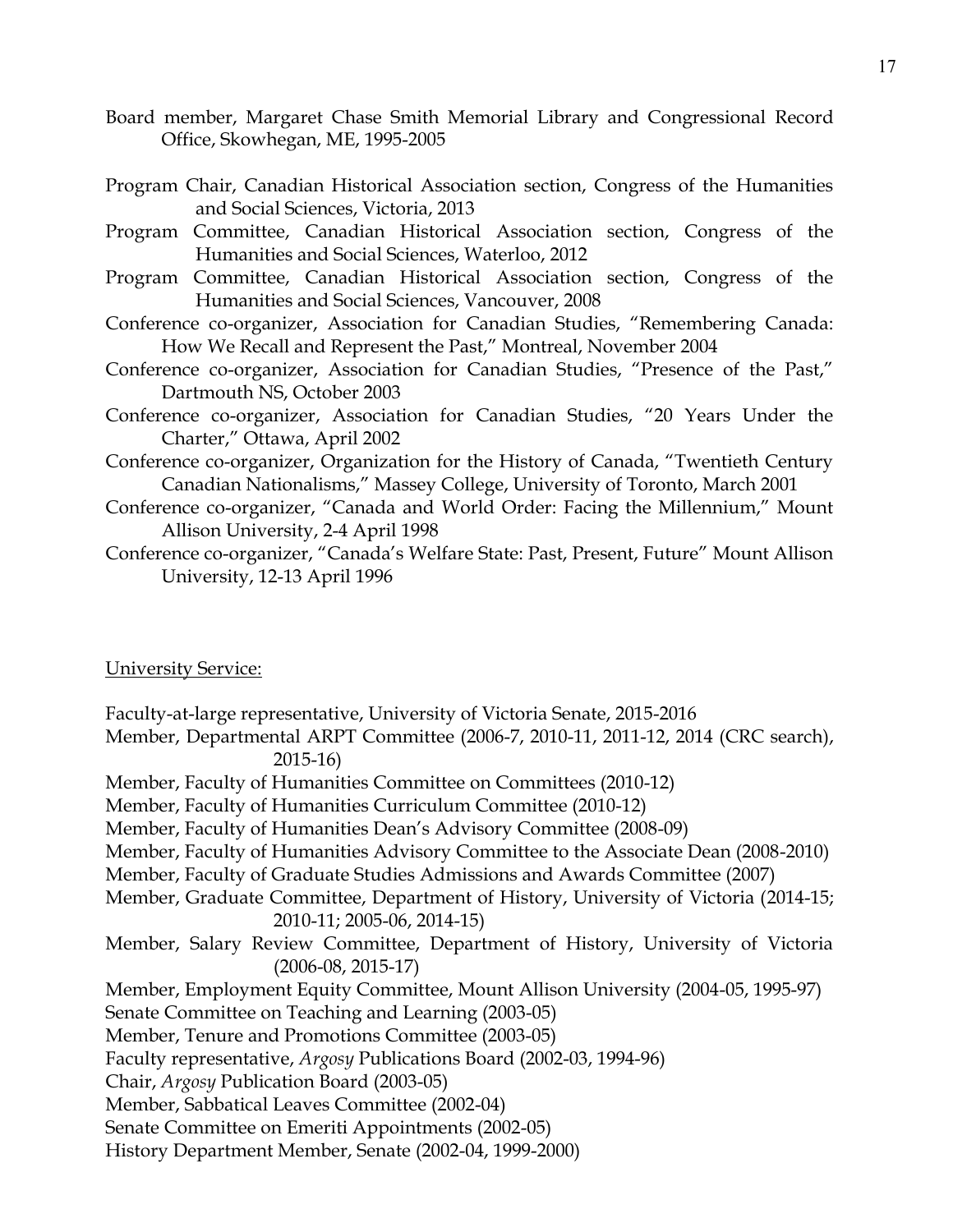Faculty representative, Liquor Policy Committee (2001-2005, 1995-2000)

Canadian Studies Advisory Committee (2001-03)

MAFA Membership Secretary (2001-03)

Faculty representative, strategic planning task force on sustainable funding bases (2000) Member, Senate Agenda Committee (1999-2000)

Member, MAFA Fringe-Benefits Subcommittee (1998-2000)

Faculty representative, Board of Regents Finance and Administration Committee, Mount Allison University (1998-2000)

Faculty co-chair, Mount Allison University Capital Campaign (1997-98)

MAFA representative, Employment Equity Panel (1997-98)

Organizing Committee, Mount Allison, SSHRC Aid to Small Universities Program (1997-2000)

Steering Committee, Canadian Studies at Mount Allison University (1996-99)

Faculty representative, Student Governance Committee (1995-99)

First-year student advisor (1995-2000)

Member, President's Advisory Committee on Women's Issues (1995-1999)

Faculty representative, Academic Enrichment Committee (1993-94)

Professional Contracts and Consulting

| 2015 | Historical consultant, World War I videos, Epoch Multimedia |  |  |  |
|------|-------------------------------------------------------------|--|--|--|
|      |                                                             |  |  |  |

- 2014 Consultant, *Toronto Star*, political typology website construction
- 2004 Consultant, CBC's "Greatest Canadian" television series
- 2004 Historical consultant, fur trade video, Epoch Multimedia
- 2002 Historical consultant, Canada in World War II history videos, Epoch Multimedia
- 1999-2001 Historical consultant, post-1945 Canadian history videos, Royal York Communications for Heritage Canada
- 1999 Historical consultant, Canada Hall review, Canadian Museum of Civilization
- 1998 Panelist, "The 100 Most Important Canadians in History," *Maclean's*
- 1997 Historical Consultant, "Ranking the Prime Ministers," *Maclean's*

Professional Memberships:

Association of Canadian Studies

Canadian Historical Association

Canadian International Council

Canadian Political Science Association

Organization for the Study of Canada

Ontario Historical Society

Osgoode Society for Legal History